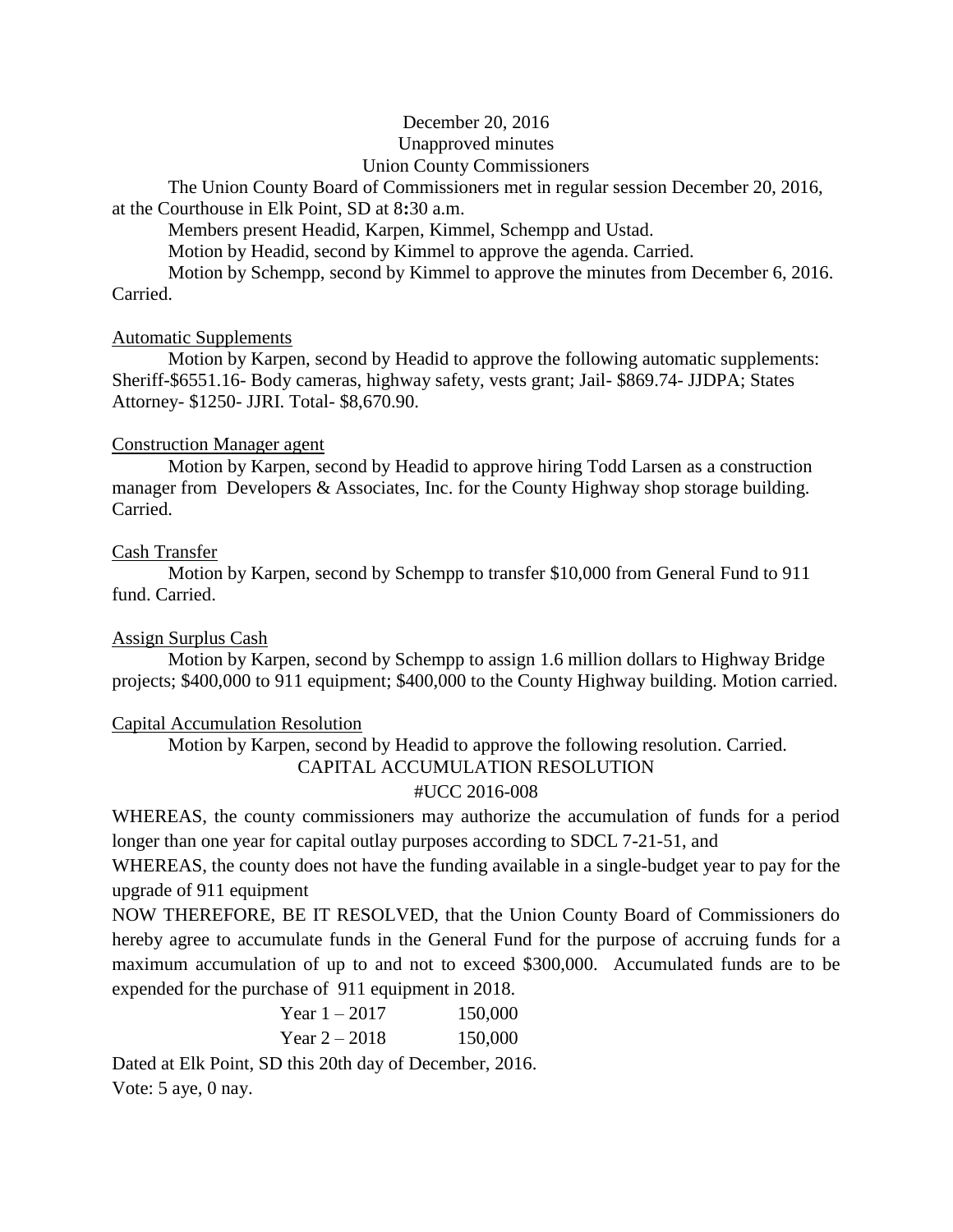#### Vehicle transfer

Motion by Karpen, second by Kimmel to transfer vehicle 2009 Ford Crown Victoria #2FAHP71V19X135798 from Sheriff Dept. to EMA. After discussion, vote 0 aye, 5 nay. Motion failed.

## Surplus

Motion by Karpen, second by Headid to table the surplus of the 2011 Ranger (Weed) until January 17, 2017. Carried.

## Department Heads

Nurse McInerney presented her monthly report.

## Recess

Chairman declared a recess at 9:14-9:30.

## **Highway**

Hwy. Supt. Limoges met with the board to discuss various matters.

Motion by Kimmel, second by Headid to approve the surplus of the Banner air over hyd. Floor jack as scrap for disposal S/N 67455. Carried.

## Executive Session

Motion by Kimmel, second by Headid to move into executive session at 9:37 a.m. for legal matters. Carried. Chairman declared the board out of executive session at 10:00 a.m.

# Highway

Motion by Karpen, second by Kimmel to approve Resolution HD 2016-08.

#### **HD2016-08**

# **BRIDGE IMPROVEMENT GRANT PROGRAM**

# **RESOLUTION AUTHORIZING SUBMISSION OF APPLICATIONS**

WHEREAS, Union County wishes to submit an application for consideration of award for the Bridge Improvement Grant Program:

STRUCTURE NUMBER AND LOCATION:

64-105-140, 9.5 south and 1.5 east of Alcester, SD

and, WHEREAS, Union County certifies that the project is listed in the county's Five –Year County Highway and Bridge Improvement Plan:

and, WHEREAS, Union County agrees to pay the 25% match on the Bridge Improvement Grant funds;

and, WHEREAS, Union County hereby authorizes the Bridge Improvement Grant application and any required funding commitments.

NOW THEREFORE BE IT RESOLVED:

That the South Dakota Department of Transportation be and hereby is requested to accept the attached Bridge Improvement Grant application.

Vote of Commissioners: Yes: 5 No: 0

Motion by Headid, second by Schempp to approve Resolution HD 2016-09 as follows. Carried.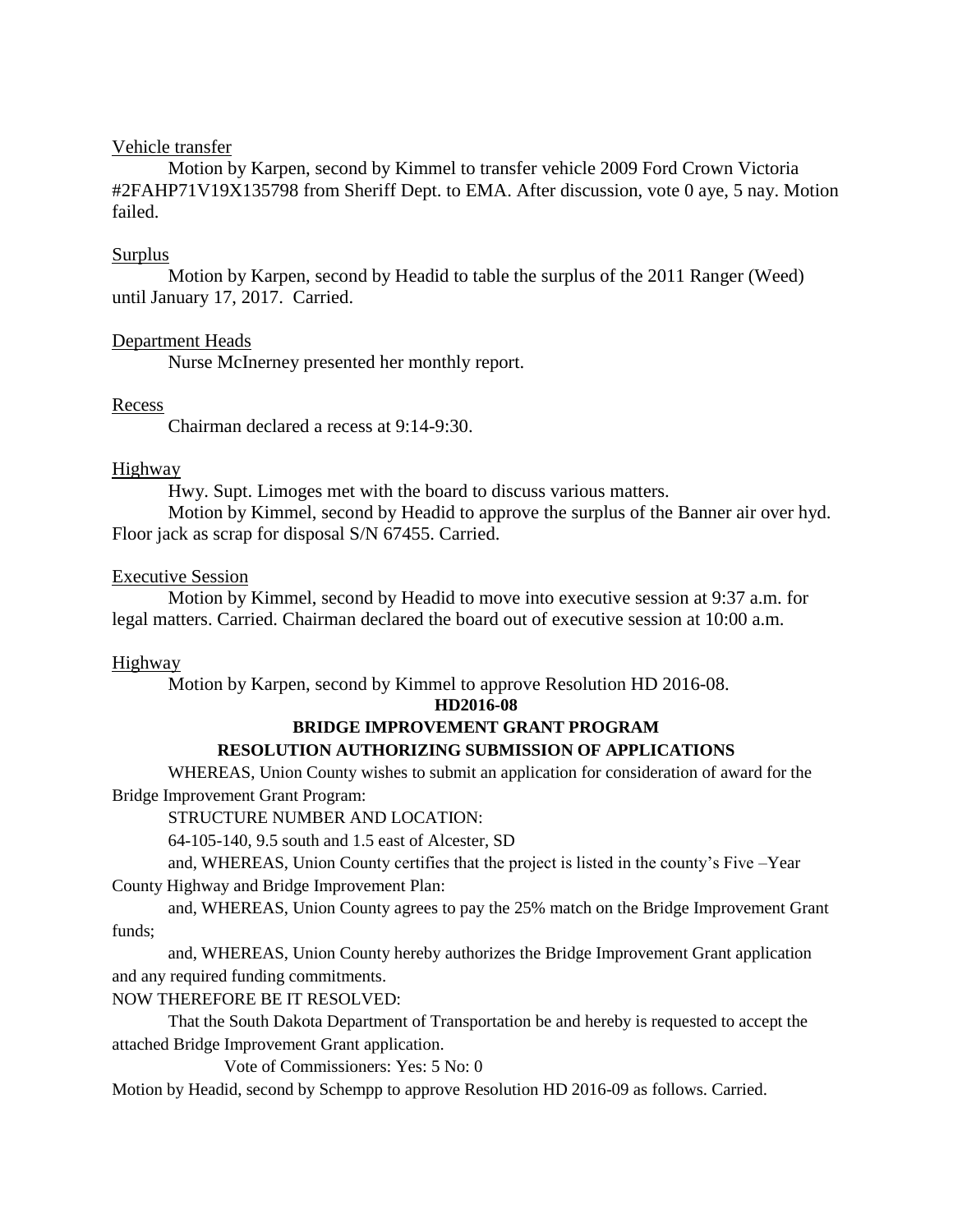#### **HD2016-09**

## **BRIDGE IMPROVEMENT GRANT PROGRAM RESOLUTION AUTHORIZING SUBMISSION OF APPLICATIONS**

WHEREAS, Union County wishes to submit an application for consideration of award for the Bridge Improvement Grant Program:

STRUCTURE NUMBER AND LOCATION:

64-069-130, 8.5 miles south and 2.1 west of Alcester, SD

and, WHEREAS, Union County certifies that the project is listed in the county's Five –Year County Highway and Bridge Improvement Plan:

and, WHEREAS, Union County agrees to pay the 25% match on the Bridge Improvement Grant funds;

and, WHEREAS, Union County hereby authorizes the Bridge Improvement Grant application and any required funding commitments.

NOW THEREFORE BE IT RESOLVED:

That the South Dakota Department of Transportation be and hereby is requested to accept the attached Bridge Improvement Grant application.

Vote of Commissioners:Vote: Yes-5 No-0

Motion by Headid, second by Kimmel to approve Resolution HD 2016-07 as follows. Carried

#### **HD2016-07**

#### **BRIDGE IMPROVEMENT GRANT PROGRAM**

#### **RESOLUTION AUTHORIZING SUBMISSION OF APPLICATIONS**

WHEREAS, Union County wishes to submit an application for consideration of award for the Bridge Improvement Grant Program:

STRUCTURE NUMBER AND LOCATION:

64-144-055, 5.4 miles east and 1.5 miles south of Alcester, SD

and, WHEREAS, Union County certifies that the project is listed in the county's Five –Year

County Highway and Bridge Improvement Plan:

and, WHEREAS, Union County agrees to pay the 40% match on the Bridge Improvement Grant funds;

and, WHEREAS, Union County hereby authorizes the Bridge Improvement Grant application and any required funding commitments.

#### NOW THEREFORE BE IT RESOLVED:

That the South Dakota Department of Transportation be and hereby is requested to accept the attached Bridge Improvement Grant application.

Vote of Commissioners: Yes- 5 No- 0

#### Recess

Chairman declared a recess at 10:22-10:30.

#### Technology

Treasurer Hertel met with the board to discuss technology issues. Committee will meet in 2017.

#### Treasurer

Treasurer Hertel requested the board to write off \$154.21 in the Treasurer's balance. Motion by Karpen, second by Headid to write off \$154.21 per Treasurer's request. Motion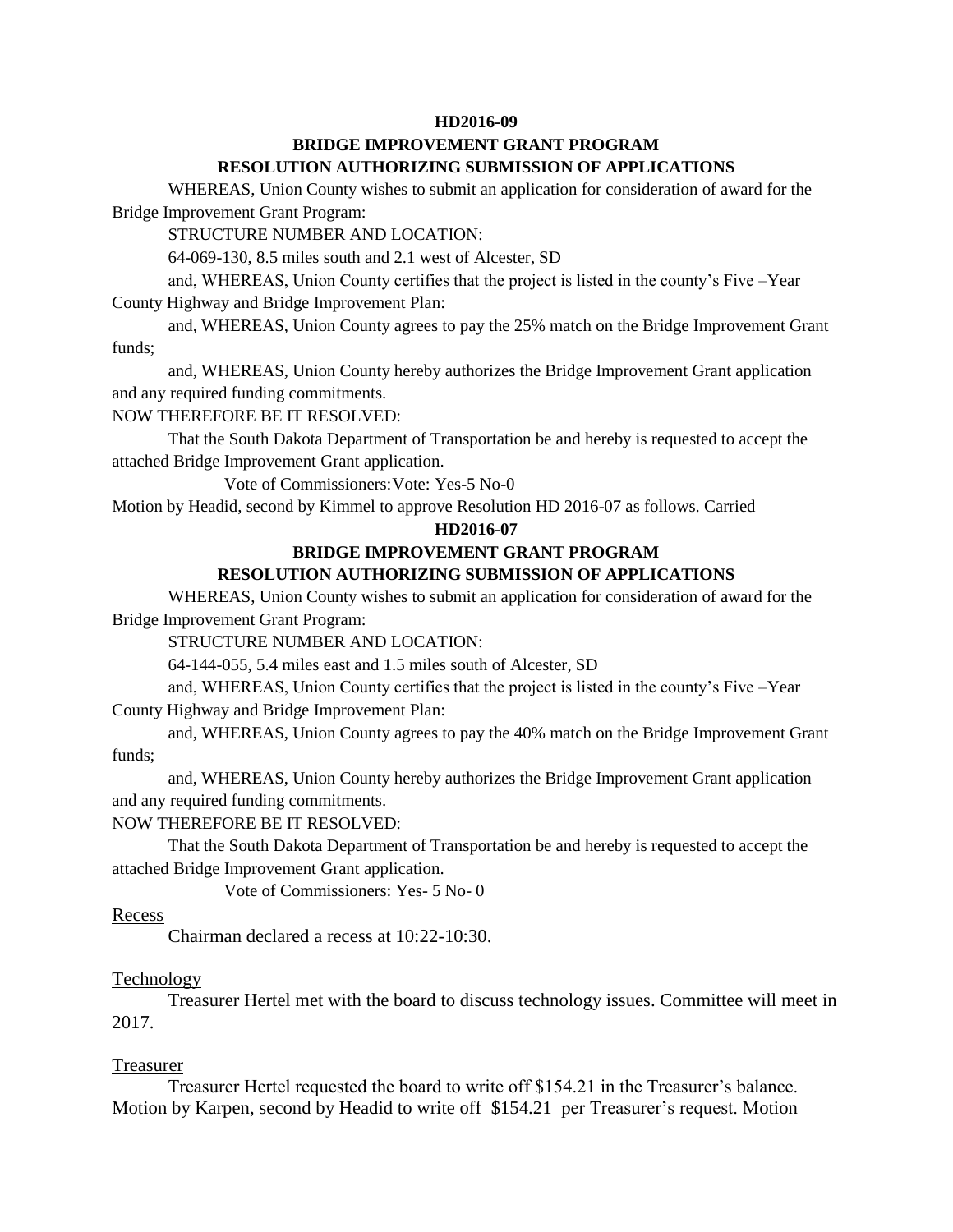#### carried.

#### **Contingency**

Motion by Karpen, second by Schempp to approve contingency transfers to the following budgets: Commissioners- \$10,000; Public Building- \$15,000; WIC- \$100; Highway Wheel Tax- \$2000; Fair- \$1750; Planning & Zoning- \$7000; Mental Illness Board- \$150. Carried.

#### County Burial

Motion by Karpen, second by Headid to approve the applications for county burials for UCI 2016-12-20A/UCI 2016-12-20B. Carried.

#### Claims

Motion by Karpen, second by Headid to approve the following claims. Carried. The following claims have been audited, approved and warrants drawn on the same: Bi-Weekly payroll for 12-23-2016: Auditor \$195.58; Treasurer \$488.95; State's Attorney \$668.32; Public Building \$914.76; Register of Deeds \$809.05; Sheriff \$35,399.39; Nurse \$205.32; WIC \$375.24; Weed \$1,516.42; Highway \$24,823.94; EMA \$800.00; OASI \$4,836.27.2016 Deductibles \$6,520.09; Accurate Reporting (Transcript) \$122.50; Ace Engine & Parts (Supp) \$2,118.10; Alcester Fire Dept. (Allot) 8,330.25; Andrew T Minihan (Per Diem) \$79.00; Avera Occupational Medicine (Drug Testing) \$113.80; Beresford Fire Dept. (Allot) 8,330.25; Bierschbach Equipment (Supp) \$1,135.00; Bob Barker (Supp) 804.65; Bomgaars (Supp) \$59.19; Brian's Repair (Maint) \$479.16; Brunick Furniture & Flooring (Carpet) \$9,081.19; Butler Machinery (Supp) \$1,551.64; C & R Supply (Supp) \$1,996.42; Campbell Supply (Supp) \$648.28; CDW Gov't (Supp) \$488.28; Century Link (Util) \$1,585.07; Children's Inn (Allot) \$765.00; City of Elk Point (Util) \$4,229.19; Class C Solutions Group (Supp) \$132.17; CMBA Architects (Svcs) \$9,055.86; Community Health Clinic (Care) \$1,089.40; Counsel (Maint) \$138.10; Custom Sales (Repair) \$500.00; Dakota Traffic Svcs (Striping) \$2,589.16; Dennis Henze (Mileage) \$903.29; Dept. of Revenue (Plate Transfer) \$5.00; Doyle Karpen (Mileage) \$33.60; Dware (Maint) \$2,500.00; Emerson Manufacturing (Equip) \$3,005.00; Fastenal (Supp) \$969.98; Filter Care (Supp) \$172.70; Frame Aligners (Repair) \$679.40; Fremont Tire/T-W Tire (Supp) \$979.20; Frieberg, Nelson, & Ask (Pub Def) \$3,303.20; GCR Tire Ctr (Supp) \$44.00; Heaven's Best Carpet Cleaning (Maint) \$243.80; Industrial Tools & Machine (Supp) \$2,632.46; Inland Truck Parts (Supp) \$139.34; Interstate Battery Sys (Repair) \$239.90; Interstate Power Sys (Maint) \$1,762.00; JCL (Supp) \$388.86; Jefferson Fire Dept. (Allot) 8,330.25; Jeffrey T Myers (Pub Def) \$3,303.20; Jerry Miller (Mileage/Per Diem) \$296.46; Jim Hawk (Supp) \$210.94; Johnson Feed (Supp) \$1,512.50; Jones Food Ctr (Supp) \$7.30; Katie Johnson PLLC (Pub Def) \$3,303.20; Ken McDonald (Svc) \$100.00; Kober Funeral Home (Funeral) \$2,000.00; Kollbaum Construction (Maint) \$1,657.50; L G Everist (Const Supp) \$15,346.94; Lacey Rentals (Rental) \$4,000.00; Lawson Products (Supp) \$76.21; Lewis & Clark BHS (Care) \$320.00; Lewis Family Drug (Drugs) \$226.75; Lincoln County (Reimb MI/Vet Svcs) \$946.09; Lowell Cook Construction (Install) \$3,934.73; Marvin Schempp (Mileage) \$43.68; Matheson (Supp) \$5,054.30; Matthew Bender & Co (Supp) \$34.44; McLeods (Supp) \$426.01; Menards (Supp) \$916.12; Mercy Medical Ctr (Care) \$4,262.31; Michael McGill (MI Board) \$366.16; MidAmerican Energy (Util) \$2,224.19; Milton Ustad (Mileage) \$69.30; Motorola (Software) \$1,322.00; Northland Products (Supp) \$4,679.00; Nygren's True Value (Supp) \$143.53; O'Reilly Auto Parts (Repair/Supp) \$187.21; Office Systems (Printer) \$1,000.00; One Office Solution (Supp) \$1,473.63; Persing Backhoe (Svc) \$497.25; Peterson, Stuart, Rumpca & Rasmussen (Pub Def) \$2,477.40; Pharm Chem (Supp) \$714.80; Pitney Bowes (Rental) \$365.76; Pomp's Tire Svc (Supp)